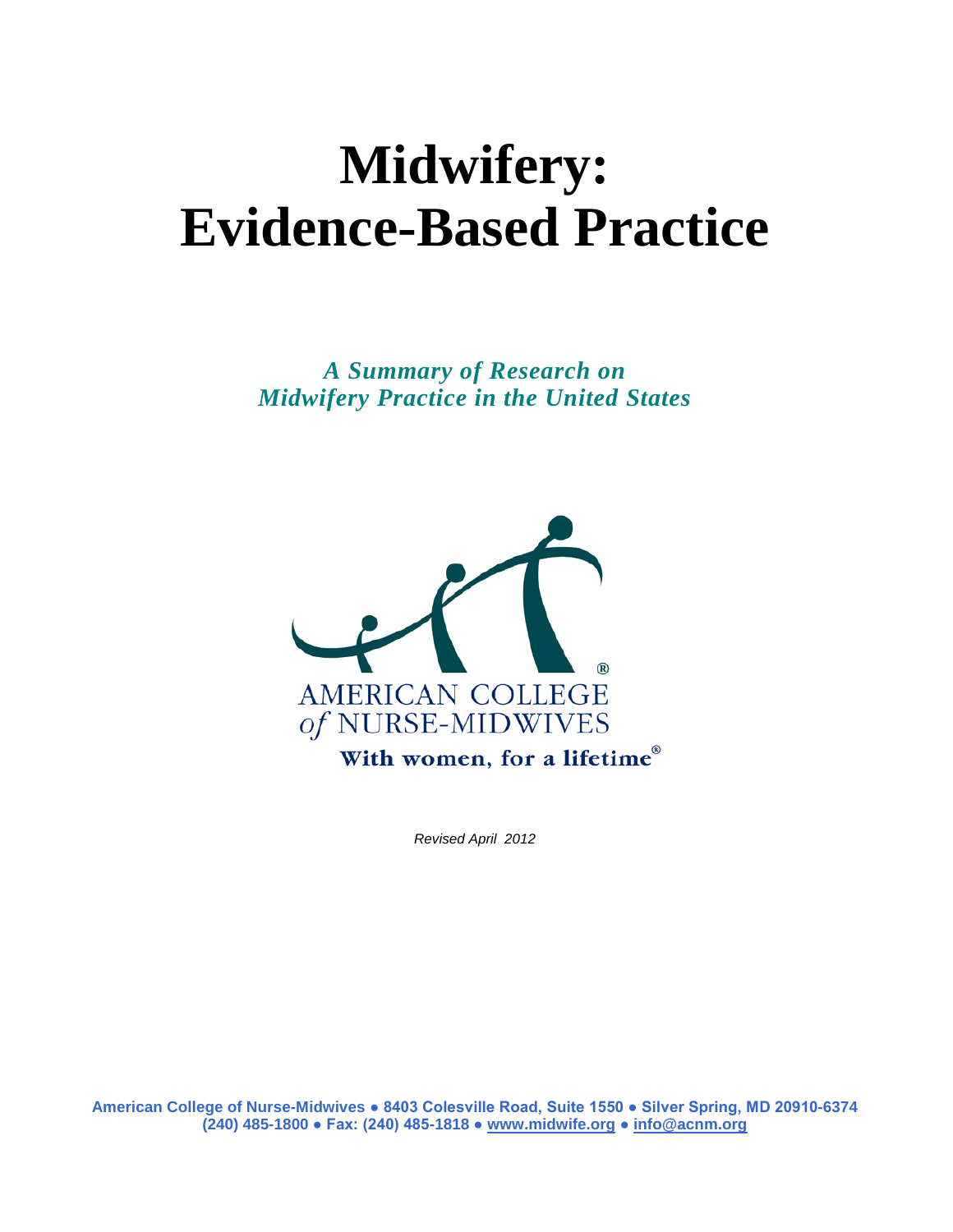### **INTRODUCTION**

The vast majority of midwives in the United States (U.S.) are certified nurse-midwives (CNMs) and certified midwives (CMs). CNMs are licensed and have prescriptive authority in every state. CMs are licensed in five states. According to the American Midwifery Certification Board, as of January 2012 there are 12,622 CNMs and 73 CMs in the United States (D. Smith, personal communication, January, 2012), and since 1991, the number of midwife-attended births in the United States has more than doubled.<sup>1,</sup> This growth of midwifery has been supported by published research that demonstrates midwifery care is associated with high-quality and is comparable or in some studies, better outcomes than care provided by obstetrician/gynecologists. Recipients of care by midwives report high levels of patient satisfaction, and midwifery care results in lower costs due to fewer unnecessary, invasive, and expensive interventions.

This document provides an overview of research and statistics that describe the practice of midwives represented by the American College of Nurse-Midwives (ACNM) in the United States.

**Certified nurse-midwives** (CNMs) are registered nurses who have graduated from a nursemidwifery education program accredited by the Accreditation Commission for Midwifery Education (ACME) and have passed a national certification examination to receive the professional designation of certified nurse-midwife. Nurse-midwives have been practicing in the United States since the 1920s.

**Certified midwives** (CMs) are educated in the discipline of midwifery. They earn graduate degrees, meet health and science education requirements, complete a midwifery education program accredited by ACME, and pass the same national certification examination as CNMs to receive the professional designation of CM. Graduates of an ACME-accredited midwifery education program must pass a national certification examination administered by the American Midwifery Certification Board (AMCB) to receive the professional designation of CNM or CM. To maintain the designation of CNM or CM, midwives must be recertified every 5 years through AMCB and meet specific continuing education requirements.

**Midwifery** as practiced by CNMs and CMs encompasses a full range of primary healthcare services for women from adolescence to beyond menopause. These services include primary care, gynecologic and family planning services, preconception care, care during pregnancy, childbirth, and the postpartum period, care of the normal newborn during the first 28 days of life, and treatment of male partners for sexually transmitted infections. These services are provided in diverse settings such as ambulatory care clinics, private offices, community and public health systems, homes, hospitals, and birth centers. CNMs and CMs practice in accord with the Standards for the Practice of Midwifery, as defined by the ACNM. These standards meet or exceed the global competencies and standards for the practice of midwifery as defined by the International Confederation of Midwives.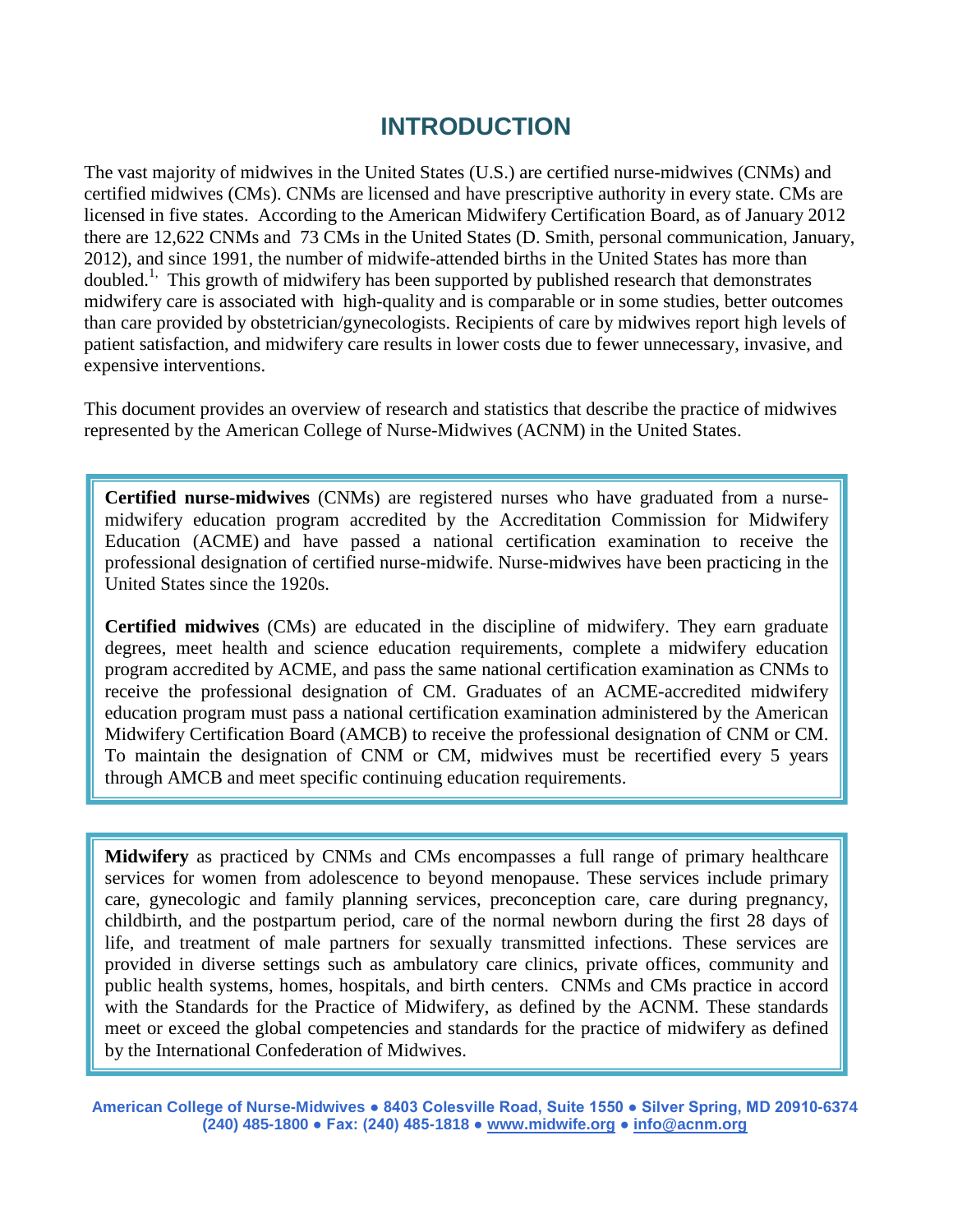*CNMs and CMs work collaboratively with physicians to provide care to suit the unique and individual needs of each woman and her family.*

#### **JOINT STATEMENT OF PRACTICE RELATIONS BETWEEN OBSTETRICIAN-GYNECOLOGISTS AND CERTIFIED NURSE-MIDWIVES/CERTIFIED MIDWIVES**

The American College of Obstetricians and Gynecologists (the College) and the American College of Nurse-Midwives (ACNM) affirm our shared goal of safe women's health care in the United States through the promotion of evidence-based models provided by obstetrician–gynecologists (ob-gyns), certified nurse-midwives (CNMs), and certified midwives (CMs). The College and ACNM believe health care is most effective when it occurs in a system that facilitates communication across care settings and among providers. Ob-gyns and CNMs/CMs are experts in their respective fields of practice and are educated, trained, and licensed, independent providers who may collaborate with each other based on the needs of their patients. Quality of care is enhanced by collegial relationships characterized by mutual respect and trust as well as professional responsibility and accountability.

Recognizing the high level of responsibility that ob-gyns and CNMs/CMs assume when providing care to women, the College and ACNM affirm their commitment to promote the highest standards for education, national professional certification, and recertification of their respective members and to support evidence-based practice. Accredited education and professional certification preceding licensure are essential to ensure skilled providers at all levels of care across the United States.

The College and ACNM recognize the importance of options and preferences of women in their health care. Ob-gyns and CNMs/CMs work in a variety of settings, including private practice, community health facilities, clinics, hospitals, and accredited birth centers. The College and ACNM hold different positions on home birth. Establishing and sustaining viable practices that can provide broad services to women requires that ob-gyns and CNM/CMs have access to affordable professional liability insurance coverage, hospital privileges, equivalent reimbursement from private payers and under government programs, and support services including, but not limited to laboratory, obstetric imaging, and anesthesia. To provide highest quality and seamless care, ob-gyns and CNMs/CMs should have access to a system of care that fosters collaboration among licensed, independent providers.

*Approved February 2011 by the American College of Obstetricians and Gynecologists and the American College of Nurse-Midwives.*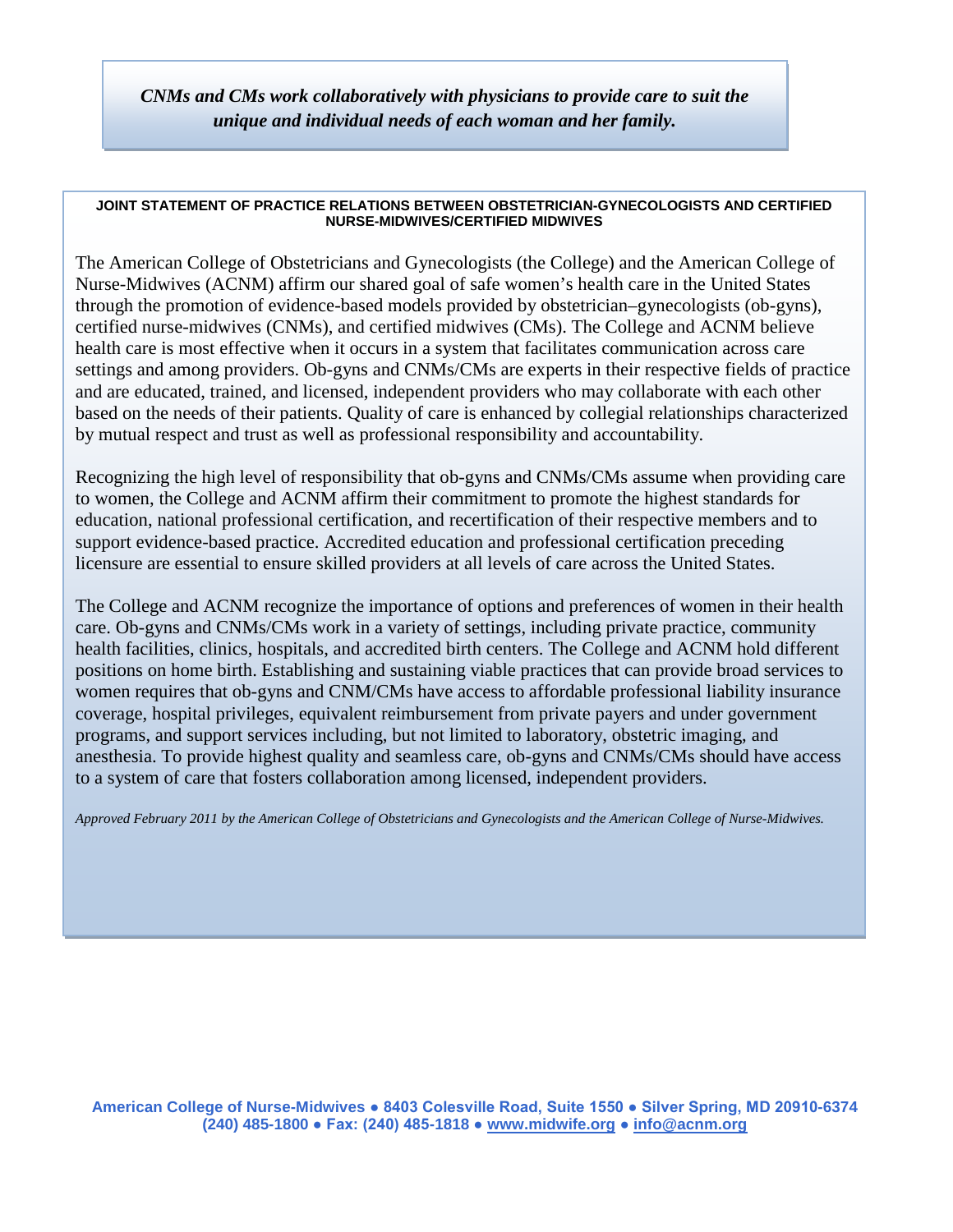### **MORE WOMEN ARE CHOOSING MIDWIFERY CARE**

- CNMs and CMs attended 313,516 births in 2009, according to the National Center for Health Statistics. This represents 11.3% of all vaginal births, or 7.6% of all US births.<sup>1</sup>
- The proportion of CNM/CM-attended births has risen nearly every year since 1989, the first year that CNM/CM statistics were made available.<sup>1</sup>

*Midwifery care of low-risk women improves the infant mortality rate in hospitals and birth centers compared to physicians caring for women of equally low risk. 2*

### **HIGH QUALITY CARE AND EXCELLENT OUTCOMES**

Decades of research indicate that primary care services provided by advanced practice nurses and nursemidwives compare favorably to those provided by physicians. In a recent systematic review of studies comparing midwifery care to physician care, researchers examined multiple outcomes. Results indicated that women cared for by CNMs compared to women of the same risk status cared for by physicians had

- Lower rates of cesarean birth.
- Lower rates of labor induction and augmentation,
- Significant reduction in the incidence of third and fourth degree perineal tears,
- Lower use of regional anesthesia, and
- Higher rates of breastfeeding.<sup>3</sup>

In a review of maternity care processes of CNMs and physicians, the authors concluded that care processes are heavily influenced by the provider group.<sup>3</sup> Women in the CNM group were more likely to receive

- Prenatal education focusing on health promotion risk reduction behaviors,
- A more hands on approach with a closer supportive relationship with their provider during labor and birth, and
- Fewer technological and invasive interventions. $4$

Researchers conducted a rigorous systematic review comparing midwife-led models of care and physician-led models of care and concluded that midwife-led care has benefit over other models of care for women of similar risk status. Women in the midwife-led models had

- A significantly higher chance for a normal vaginal birth, fewer interventions, and successful initiation of breastfeeding,
- Care during labor provided by a midwife that the woman knew, and
- Increased sense of control during the labor and birth experience.<sup>5</sup>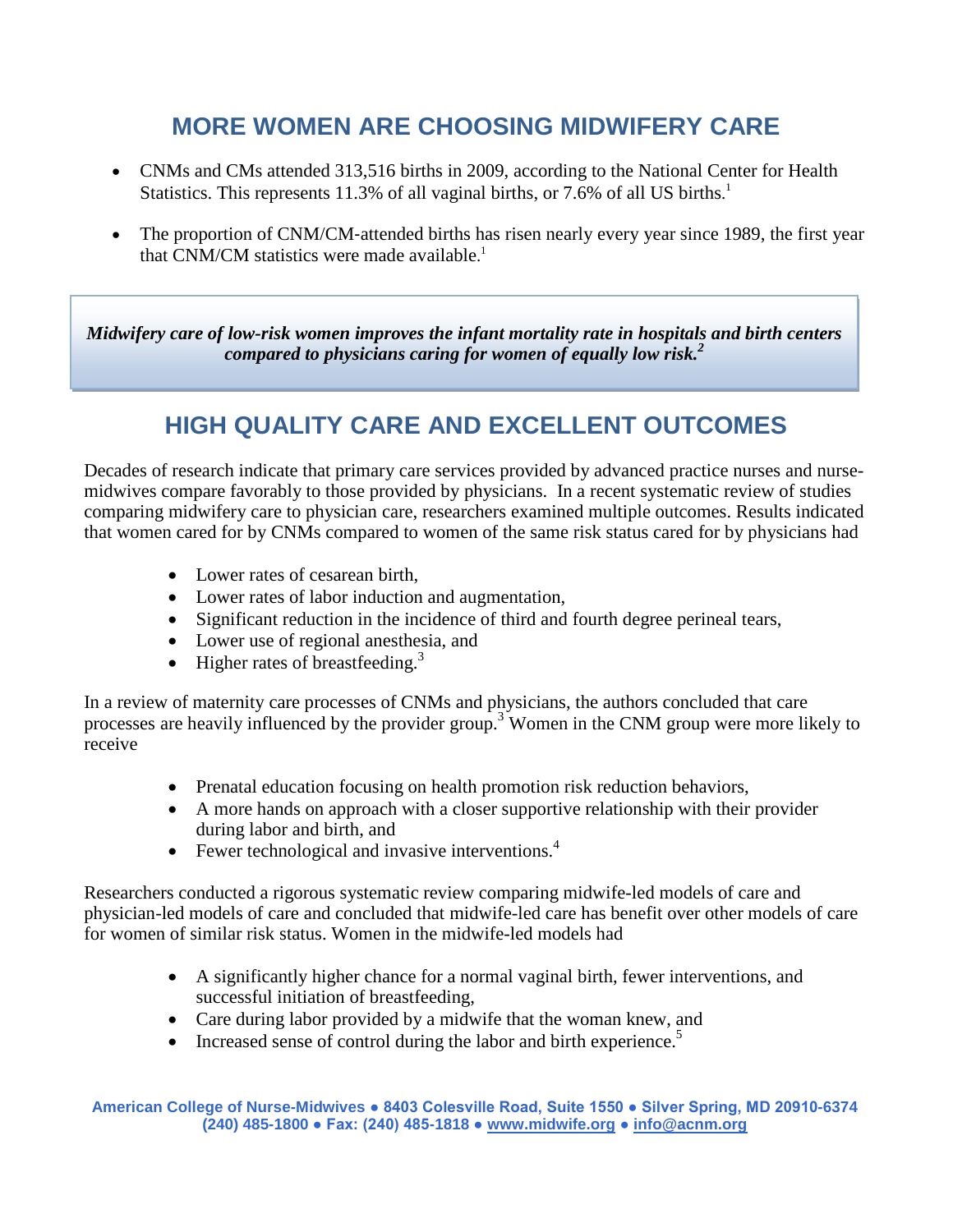CenteringPregnancy® is a midwifery-based, woman-centered model that incorporates risk assessment, support, and education into a unified program of group prenatal care. A randomized clinical trial was conducted at two university-affiliated prenatal clinics to compare select outcomes in women receiving care in a CenteringPregnancy® group and women receiving traditional prenatal care. Results indicated that women receiving CenteringPregnancy® group care experienced a 33% reduction in the risk for preterm birth and had significantly

- Higher rates of breastfeeding,
- Higher readiness for labor and birth,
- Better prenatal knowledge, and

<span id="page-4-0"></span> $\overline{a}$ 

• Higher rates of satisfaction with care.

In comparing national benchmarking data of 90 midwifery practices<sup>6</sup> to national survey<sup>7</sup> and birth data<sup>1</sup> on obstetric procedures, women receiving care from CNMs/CMs had

- Lower than the national average rate for episiotomy  $(3.6\%$ <sup>6</sup> compared to 25%),<sup>7</sup>
- Lower than the national average rate for primary cesarean  $(9.9\%^6$  compared to 32%),<sup>1</sup> and
- Higher than the national average rate for breastfeeding initiation (78.6%<sup>6</sup> compared to  $51\%$ ).<sup>7</sup>

### **MIDWIVES PROVIDE PRIMARY CARE**

Primary care is the provision of integrated, accessible health care services by clinicians who are accountable for addressing the majority of health care needs, developing a sustained partnership with patients, practicing within the context of family and community (ACNM Core Competencies). Certified nurse midwives are recognized as primary care providers under current federal law.

The majority of CNMs/CMs participating in a task analysis survey of American nurse-midwifery and midwifery practice reported providing non-reproductive primary care services.<sup>8</sup>

# **FEWER CESAREANS WITH MIDWIVES**

*Midwifery care results in fewer cesarean births than physician care for equally low-risk women.*

Between [1](#page-4-0)970 and 2009, the cesarean rate in the United States increased dramatically from 5% to 33%.<sup>1</sup> Today, approximately one in three women gives birth by cesarean. To date, no published research demonstrates that significant maternal or child health indicators have improved in the wake of the increased cesarean rate.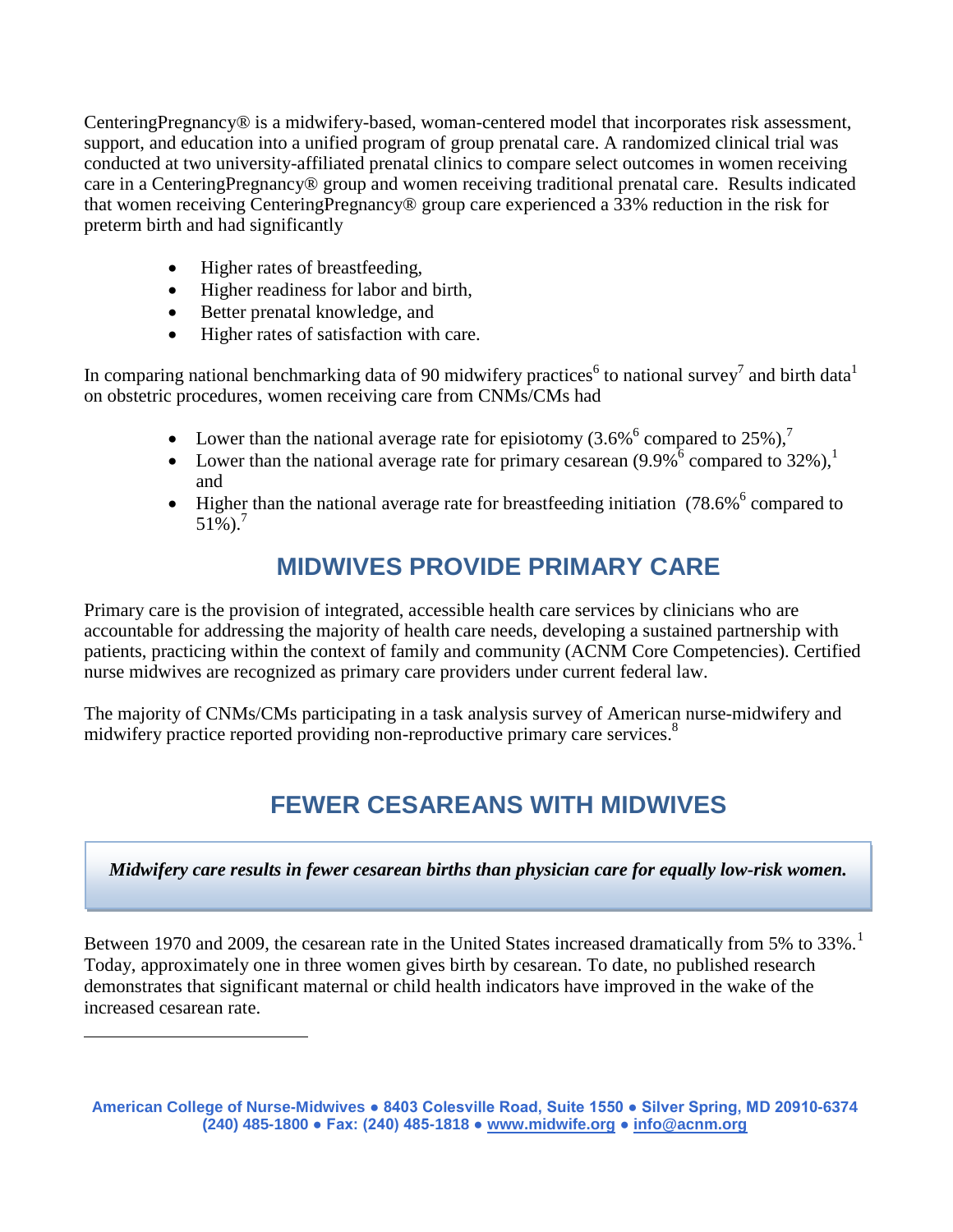The US Department of Health and Human Services and other government agencies have come to a consensus that the primary cesarean birth rate must be reduced:

- According to the Centers for Disease Control and Prevention's National Center for Health Statistics, the state of New Mexico, where CNMs attend one-third of all births, has the lowest cesarean rate of all 50 states. $<sup>1</sup>$ </sup>
- The 2011 Systematic Review of Advanced Practices Nurse Outcomes included 15 studies comparing cesarean rates of women cared for by physicians and by CNMs. The findings demonstrated significantly lower cesarean rates for women cared for by CNMs than for women cared for by physicians in comparable populations.<sup>3</sup>
- Women who received care in a collaborative practice of CNMs and obstetricians with the option of giving birth at a freestanding birth center were more likely to have a normal spontaneous vaginal birth. Specifically, the data in this study demonstrated that 80.9% of the women in the collaborative practice group gave birth vaginally, versus 62.8% in an all-physician practice.<sup>9</sup>
- CNMs/CMs are the predominant care providers within birth centers in the United States. Preliminary data from the American Association of Birth Centers online data registry 2007-2010 for 15,661 women who presented to 76 different birth centers in labor demonstrate excellent outcomes (S. Stapleton, personal communication, November 7, 2011). Findings related to women and infants transferred to the hospital in labor or after birth include the following:
	- No maternal mortality,
	- Neonatal mortality of 1.6 births/1000 (national neonatal mortality rate 6.1/1000),  $^{10}$  and
	- Cesarean rate of 6.1% (national cesarean rate  $33\%$ ).<sup>1</sup>

# **MIDWIVES ARE LEADERS IN HEALTH CARE REFORM**

### *Midwifery care reduces the use of unnecessary procedures, reduces health care costs, and increases access to care.*

A multi-disciplinary workgroup from public health, medicine, midwifery, and government developed a ''Blueprint for Action: Steps Toward a High Quality, High Value Maternity Care System,'' in order to provide a working plan to improve maternity care in the United States. The workgroup recommended that health care organizations, "implement policies and practices that foster safe physiologic childbirth and decrease excessive use of elective procedures and interventions."11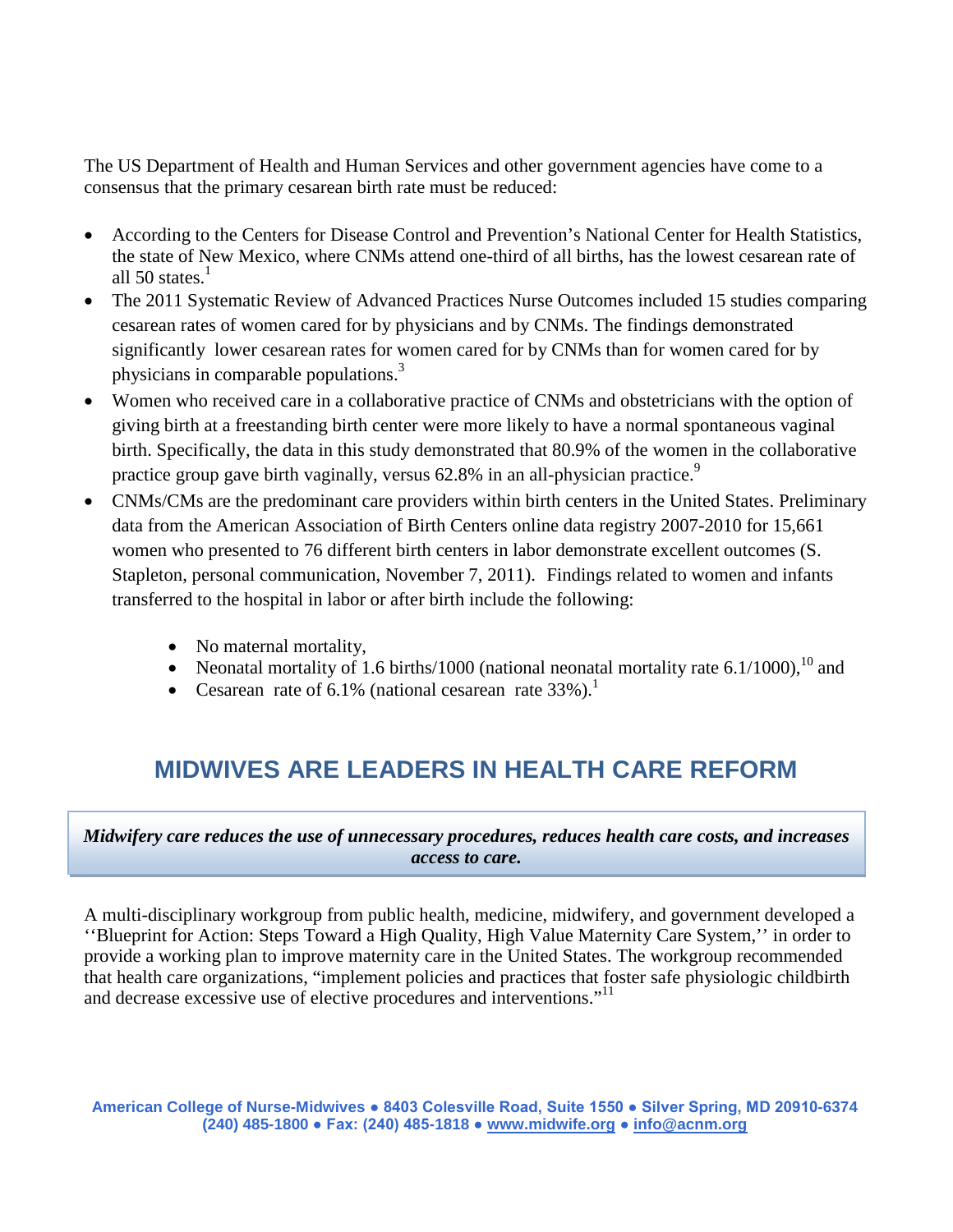*Reducing costs and increasing access to care are key government goals for reforming the US health care system.* 

### **MIDWIFERY CARE REDUCES THE USE OF UNNECESSARY PROCEDURES**

While all standard medical and obstetric procedures are available to CNM/CM clients, their application is based on the condition of the woman and her fetus/newborn. CNMs/CMs provide intermittent fetal monitoring for women who are low risk allowing them greater mobility and comfort. This care is less invasive, less expensive, and less likely to result in misdiagnosis and the use of unnecessary interventions, including unnecessary cesareans.

In a 2011 study evaluating maternal and neonatal outcomes, researchers documented that women receiving care in a "high-touch, low-tech" collaborative CNM practice had

- Lower than the national average rate of cesarean birth and episiotomy and
- Lower than the national average rate of pharmacologic pain management and labor induction. 12

### **MIDWIFERY CARE REDUCES HEALTH CARE COSTS**

The total amount spent on health care in the United States is greater than in any other country in the world.<sup>13</sup> Hospitalization related to pregnancy and childbirth costs approximately \$86 billion per year, which represents the highest hospitalization costs for any health condition.<sup>14</sup> Unfortunately, this high cost has not translated into quality care. Even though the United States spends more per capita on childbirth care, it ranks a low  $41<sup>st</sup>$  in maternal deaths among industrialized and developing countries. 15 Unnecessary interventions during pregnancy and birth burden women emotionally and physically and is costly to the entire health care system. Midwifery care lowers healthcare costs in part by appropriate use of expensive technology and reducing cesarean rates.

- The average costs for vaginal birth are approximately 50% lower than those for cesarean birth. $^{14}$
- The Office of Technology Assessment analyzed nurse practitioner and nurse-midwife practice at two different points in time and found that they provided medical care that was equivalent to or exceeded physician care at a lower total cost.<sup>16,17</sup>

### **MIDWIFERY CARE INCREASES ACCESS TO CARE**

Women with less access to resources, particularly those in rural areas, can face considerable obstacles in obtaining maternal health care Pregnant women in rural areas are more likely to receive delayed or no prenatal care and to receive less adequate care when it is available, factors that contribute to higher infant mortality.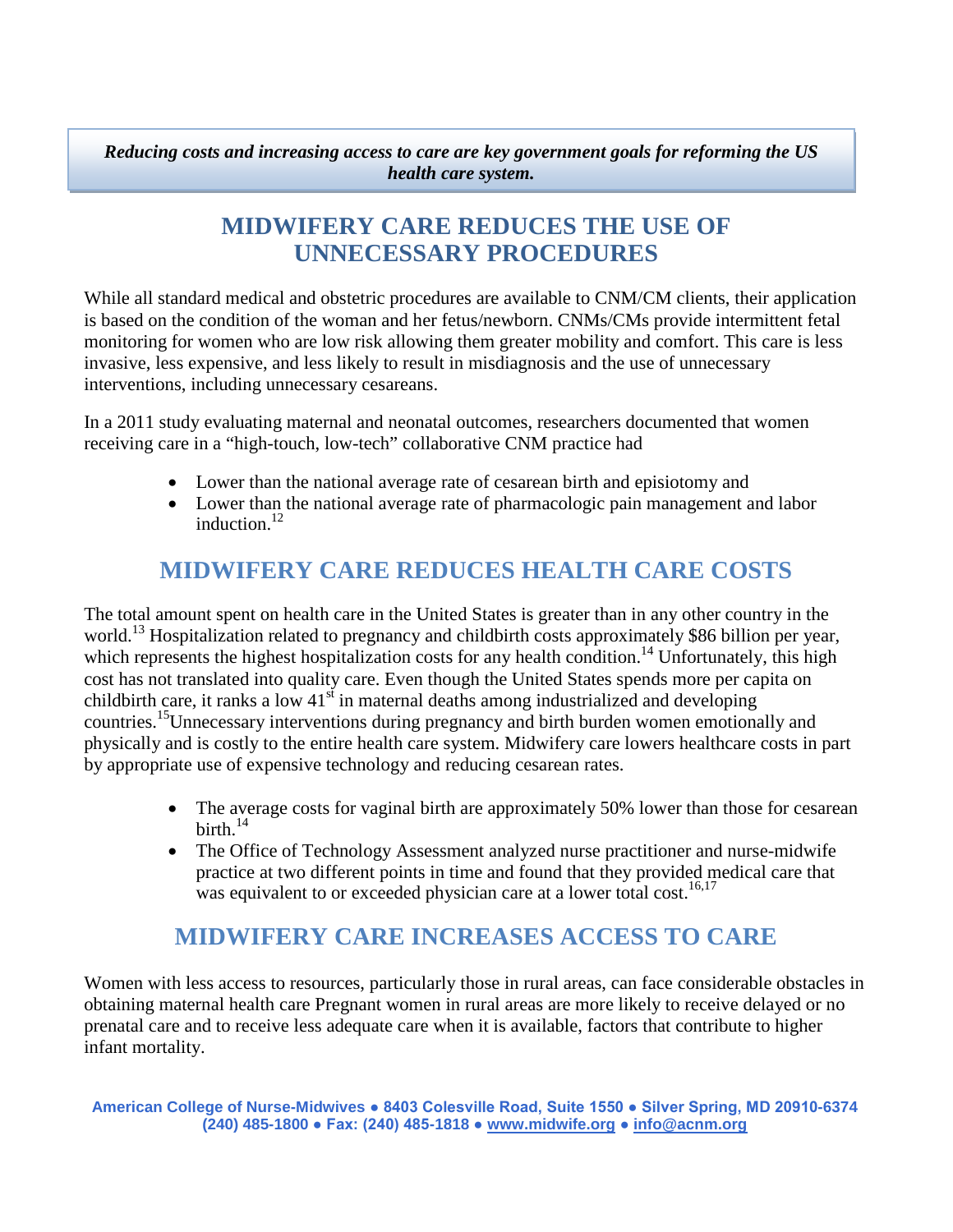- Since the 1920s with the initiation of the Frontier Nursing Service nurse-midwifery model of care, nurse-midwives have been providing care in underserved areas.<sup>18</sup>
- The number of family medicine physicians and ob-gyns delivering infants in rural areas continues to decline. $19,20$
- CNMs provided care to more women on Medicaid living in rural areas of California and Washington than obstetricians. 21
- According to a report published by the Institute of Medicine (IOM) in 2010, nurse-midwives have improved primary health care services for women in rural and inner-city areas. The IOM recommended that nurse-midwives be given more responsibility for providing women's health care. 22

### **HIGH SATISFACTION WITH MIDWIFERY CARE**

*Women are satisfied with the personalized care that midwives provide.*

- In a Delphi study, women receiving midwifery care valued the caring respect, compassion, and attentiveness provided by midwives.<sup>23</sup>
- Women receiving care from midwives in a group-care model reported high levels of satisfaction with prenatal care.<sup>24</sup>
- As part of a 2011, women receiving care in a collaborative CNM practice had patient satisfaction in the 91-95 percentile on Press-Ganey national survey.<sup>12</sup>

# **WHAT WOMEN SAY WHEN THEY RECEIVE MIDWIFERY CARE**

*The following quotes are from women who received midwifery care and posted onwww.teammidwife.org*

- "My midwife appointments were an hour long, and we felt our midwives really cared about us and not just about the physical aspects of the pregnancy, but the emotional as well. They didn't just help me birth a baby; they helped us become a family."
- "I am so thankful that we have a wonderful midwifery practice in my city that delivers in a great progressive hospital. My midwife was so calm and treated my labor as something normal and not scary. Not surprisingly, I didn't feel afraid after that! I saw her confidence in me and my ability to give birth. We were so pleased with our experience that we cannot imagine going to anyone but a midwife for our next child."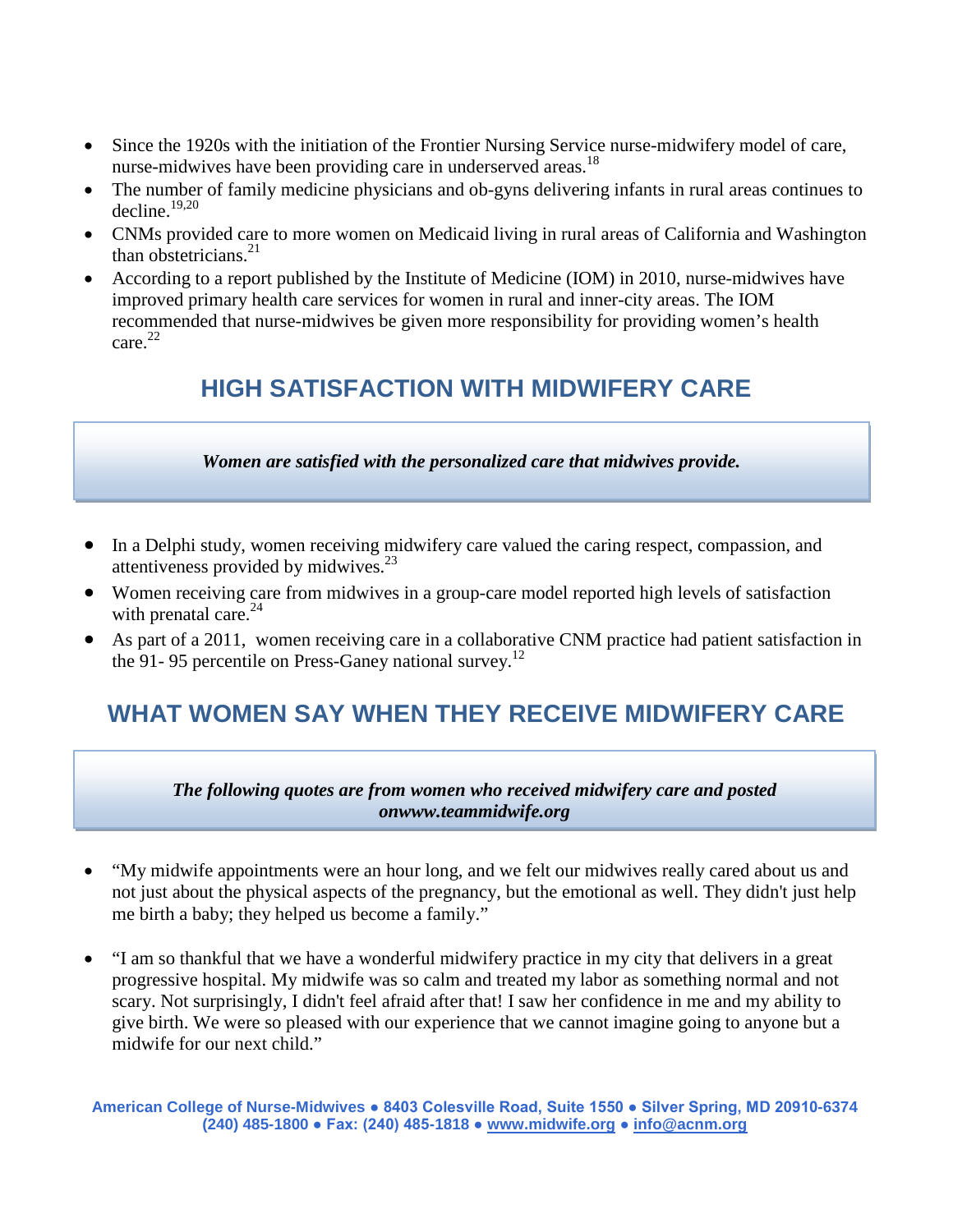- "When I became pregnant with my first child, my sister-in-law, an ob-gyn, suggested that I see a midwife. She so overwhelmingly praised the midwives in her practice that it seemed like the natural choice for us. My midwife approached pregnancy as a normal process and conveyed a sense of calm empowerment to me throughout. I am certain that her patience and wisdom saved us from needing undesired interventions and helped us have the birth experience that was important to us. She will always have a special place in our lives and hearts."
- "Within a matter of weeks after finding out I was pregnant, I chose to see a group of certified nursemidwives who attended births at a freestanding birth center as well as a nearby hospital. I am so grateful that I had a full spectrum of choices for navigating labor and birth and a care provider I could trust to guide me through the difficult patches without abandoning my values and wishes. I'll continue visiting my midwife for my gynecologic care and without a doubt will return for my next birth."
- "To say that I love my midwife is nothing short of an understatement. She unselfishly gave me the support and encouragement that I needed to confidently obtain a wonderful natural healthy birth for my daughter. After having been through a very difficult birth experience with my first child as a direct consequence of multiple unnecessary medical interventions, I knew that there had to be a better way to experience birth. She helped me see it through to the very end; through every tear and drop of sweat she stood with me, all the while saying, '"You can do this!'"

### **WHAT THE EXPERTS SAY ABOUT MIDWIFERY CARE**

- "Midwives understand and protect the normal physiology of childbirth and provide safe, satisfying and supportive care to women and their babies." – Maureen P. Corry, MPH, Executive Director, Childbirth Connections
- "Ob-gyns working collaboratively with midwives are a way to address the gap between the supply of ob-gyns and the demand for women's health care services." – Richard N. Waldman, MD, FACOG, Former President, American College of Obstetricians and Gynecologists
- "Midwives offer evidence-based health care services. In today's world of high technology, midwifery services provide the individualized care women need." - Doug Laube, MD, Former President, American College of Obstetricians and Gynecologists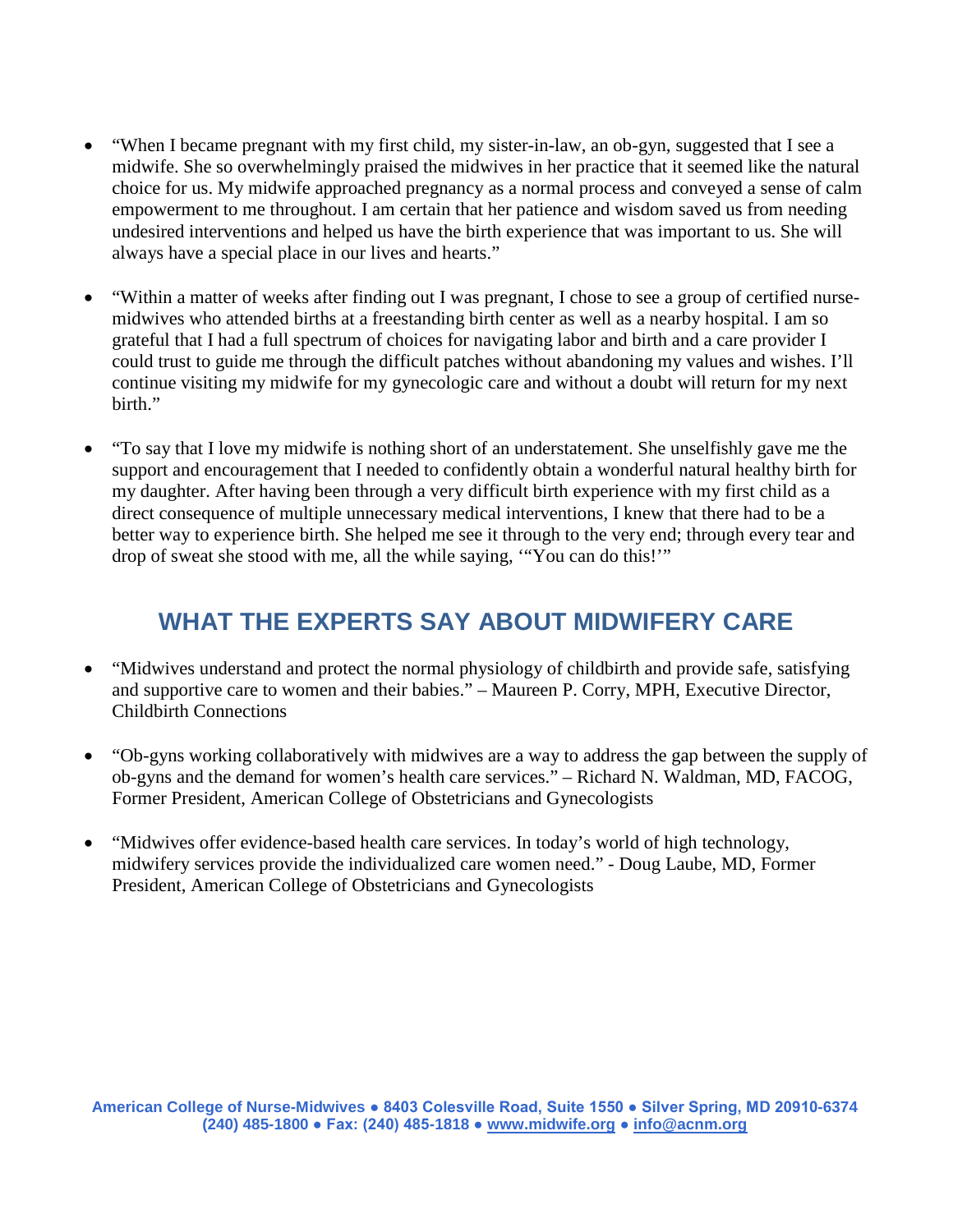### **REFERENCES**

- 1. Hamilton BE, Martin JA, Ventura SJ, et al. Births: final data for 2009. *Natl Vital Stat Rep*. 2010;59(3):1-19. [http://www.cdc.gov/nchs/data/nvsr/nvsr59/nvsr59\\_03.pdf.](http://www.cdc.gov/nchs/data/nvsr/nvsr59/nvsr59_03.pdf) Accessed March 26, 2012.
- 2. MacDorman MF, Singh GK. Midwifery care, social and medical risk factors, and birth outcomes in the USA. J Epidem Comm Health 1998; 52(5): 310-7.
- 3. Newhouse RP, Stanik-Hutt J, White KM, et al. Advanced practice nursing outcomes 1990- 2008: a systematic review. *Nurs Econ.* 2011;29(5):1-22.
- 4. Oakley D, Murtland T, Mayes F, et al. Processes of care, comparisons of certified nurse midwives and obstetricians. *J Nurse Midwifery.* 1995;5:399-409.
- 5. Hatem MJ, Sandall D, Devane H, et al. Midwife-led versus other models of care for childbearing women. *Cochrane Database of Syst Rev*. 2009;4:CD004667.
- 6. American College of Nurse-Midwives. The ACNM benchmarking project results summary. http://www.midwife.org/benchmarking. Accessed March 26, 2012.
- 7. Declerqu, ER. Sakala, C Corry, MP, et al. *Listening to mothers II: report of the second national survey of women's childbearing experiences.* http://www.childbirthconnection.org/pdf.asp?PDFDownload=LTMII\_report. Published October, 2006. Accessed March 28, 2012.
- 8. Schuiling KD, Sipe TA, Fullerton J. Findings from the analysis of the American College of Nurse-Midwives' membership's surveys: 2000-2003. *J Midwifery Womens Health*. 2009; 50(1):8-15.
- 9. Jackson, DJ, Lang, JM, Swartz WH, et al. Outcomes, safety, and resource utilization in a collaborative care birth center. *Am J Public Health.* 2003; 93(6):999-1006.
- 10. Murphy SL, Xu J, Kochanek KD. Deaths: preliminary data for 2010. *Natl Vital Stat Rep*. 2010;60(4):1-69. [http://www.cdc.gov/nchs/data/nvsr/nvsr60/nvsr60\\_04.pdf.](http://www.cdc.gov/nchs/data/nvsr/nvsr60/nvsr60_04.pdf) Accessed March 26, 2012.
- 11. Angood PB, Armstrong EM, Ashton D, et al. Blueprint for action: steps toward a highquality, high-value maternity care system. *Women Health Iss*. 2010;20:S18–S49.
- 12. Shaw-Battista J, Fineberg A, Boehler B, et al. Obstetrician and nurse-midwife collaboration: successful public health and private practice partnership. *Obstet Gynecol*. 2011;118(13):663- 672.
- 13. World Health Organization. *World health statistics, 2011*. [http://www.who.int/gho/publications/world\\_health\\_statistics/2011/en/index.html. Accessed](http://www.who.int/gho/publications/world_health_statistics/2011/en/index.html.%20Accessed%20March%2028)  [March 28,](http://www.who.int/gho/publications/world_health_statistics/2011/en/index.html.%20Accessed%20March%2028) 2012.
- 14. Thomson Healthcare. *The healthcare costs of having a baby*. [http://www.kff.org/womenshealth/upload/whp061207othc.pdf.](http://www.kff.org/womenshealth/upload/whp061207othc.pdf) Published June 2007. Accessed March 28, 2012.
- 15. Oestergaard MZ, Inoue M, Yoshida S, et al. Neonatal mortality levels for 193 countries in 2009 with trends since 1990: a systematic analysis of progress, projections, and priorities. *PLoS Med*. 2011;8(8): e1001080. doi:10.1371/journal.pmed.1001080